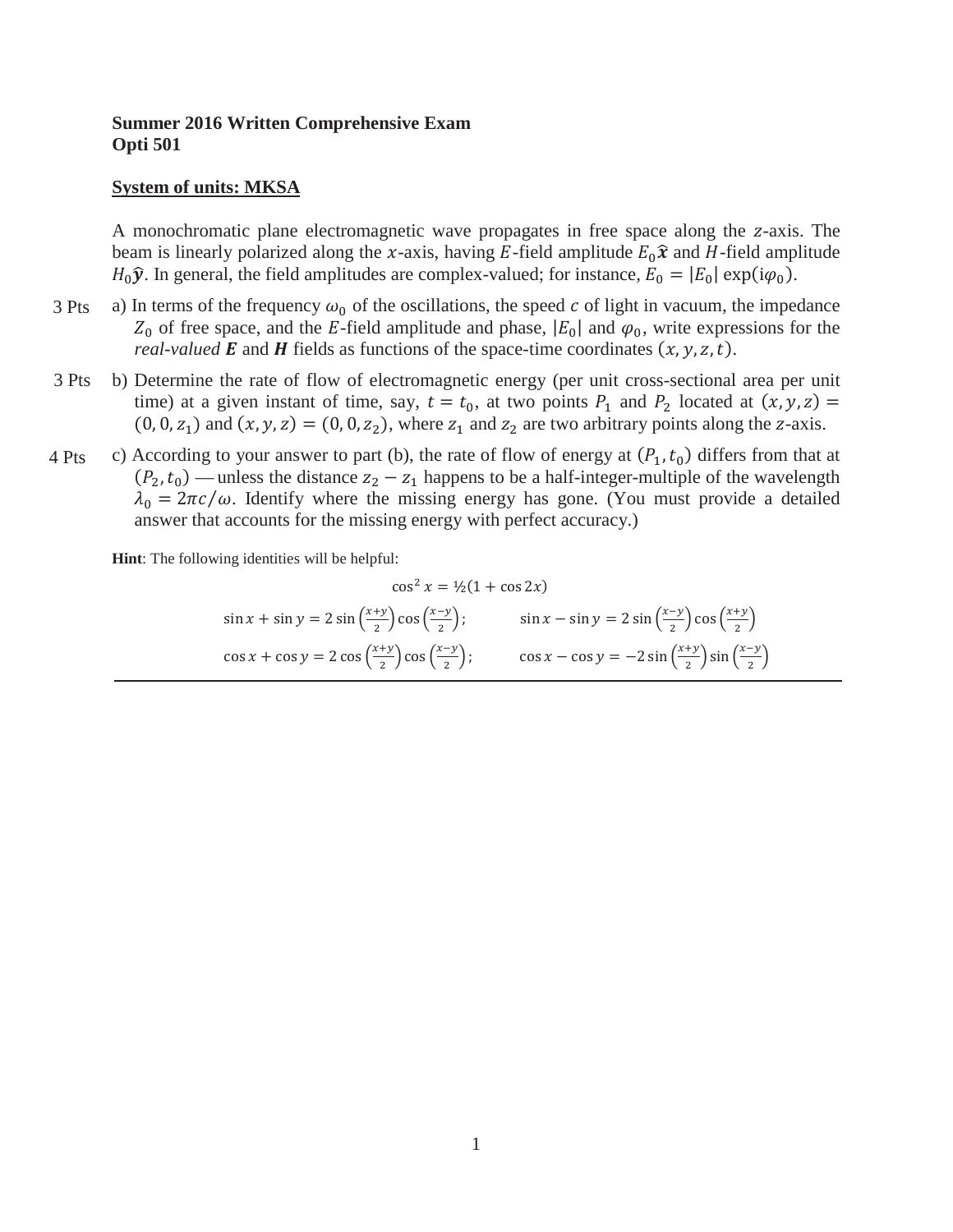## **Summer 2016 Written Comprehensive Exam Opti 501**

#### **System of units: MKSA**

A plane electromagnetic wave of frequency  $\omega$  arrives at normal incidence at the interface between a transparent dielectric medium of refractive index  $n_0$  and an absorptive medium specified by its complex refractive index  $n + i\kappa$ . The incident beam is linearly polarized, having E-field amplitude  $E_0\hat{x}$  and H-field amplitude  $H_0 \hat{\mathbf{y}}$ . Assume  $\mu(\omega) = 1$  for both media, the speed of light in vacuum is  $c = 1/\sqrt{\mu_0 \varepsilon_0}$ , and the impedance of free space is  $Z_0 = \sqrt{\mu_0/\varepsilon_0}$ .



- a) Write expressions for the  $E$  and  $H$  fields in the semi-infinite medium of incidence (transparent dielectric), and in the semi-infinite absorptive substrate. 2 Pts
- b) Match the boundary conditions at the interface between the two media (located at  $z = 0$ ), then proceed to determine the Fresnel reflection and transmission coefficients at the boundary. 2 Pts
- c) Use the *time-averaged* Poynting vector  $\langle S(r,t) \rangle$  to determine the rate of flow of electromagnetic energy (per unit cross-sectional area, per unit time) in the incident, reflected, and transmitted beams at the interface between the two media (i.e., at  $z = 0^+$  and  $z = 0^-$ ). 3 Pts
- d) Confirm that the difference between the incident and reflected optical energies is in fact equal to the energy captured within the absorptive substrate. 3 Pts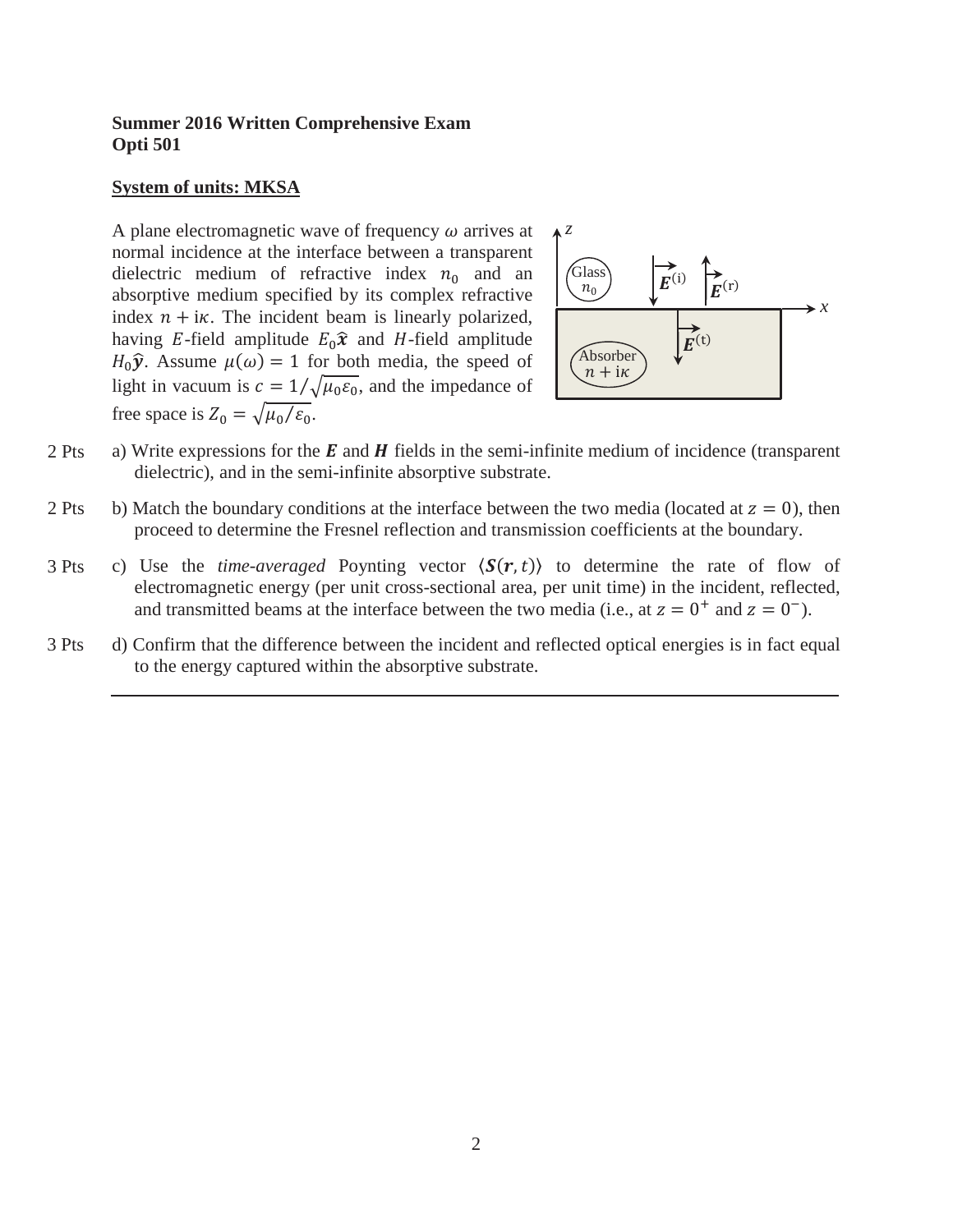# **Fall 2016 Written Comprehensive Exam and Qualify Exam OPTI 502**

A 12X Keplerian telescope with an Angular Field of View of +/- 0.1 degree in object space is constructed out of two thin lenses.

Notes: 1) Assume thin lens in air.

2) Only the magnitude of a magnification or magnifying power may be given.

 3) On some quantities, only the magnitude of the quantity is provided. The proper sign convention must be applied.

4) Light travels from left to right.

5) Provide your answers in a neat and orderly fashion.

**Part 1)** The focal length of the eye lens is 30 mm. The telescope has 24 mm entrance pupil diameter. Determine the f-number of the objective lens, which serves as the system stop, and the telescope length.

The f-number of the objective lens is \_\_\_\_\_\_\_\_\_. The telescope length is \_\_\_\_\_\_\_\_\_.

**Part 2)** Determine the eye relief of the telescope.

The eye relief is \_\_\_\_\_\_\_\_\_\_.

**Part 3)** In order for the system is to be unvignetted over the entire field of view, a field lens is inserted at the intermediate image plane. Determine the diameter of the field lens, the resulting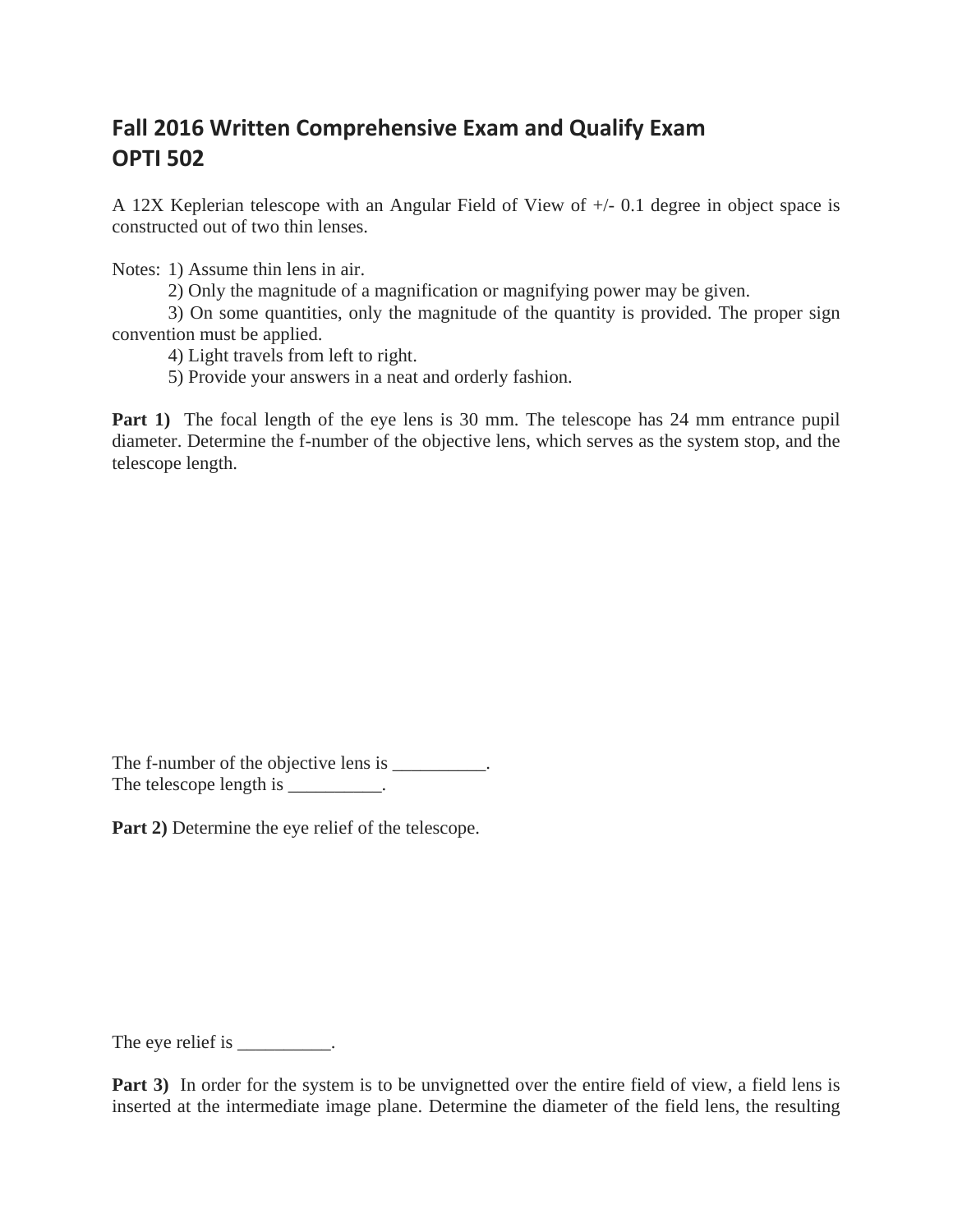magnifying power of the telescope (with the proper sign), and the length of the telescope including the field lens.

The diameter of the field lens is \_\_\_\_\_\_\_\_\_\_. The magnifying power of the unvignetted telescope is \_\_\_\_\_\_\_\_\_. The unvignetted telescope length is \_\_\_\_\_\_\_\_\_\_.

**Part 4)** A thin lens is added at the exit pupil of the telescope in order to convert the telescope into a camera system. A detector is located at +50 mm to the right of this imaging lens. Determine the focal length of the thin lens. Also determine the focal length of the telescope combined with the imaging lens.

The focal length of the thin imaging lens is \_\_\_\_\_\_\_\_\_. The focal length of the combined system is \_\_\_\_\_\_\_\_\_.

**Part 5)** For the system of Part 4, determine the required dimensions of the detector needed to cover the entire field of view, which is +/- 0.1 degree (in object space). The detector has a fixed 4 by 3 aspect ratio rectangular format.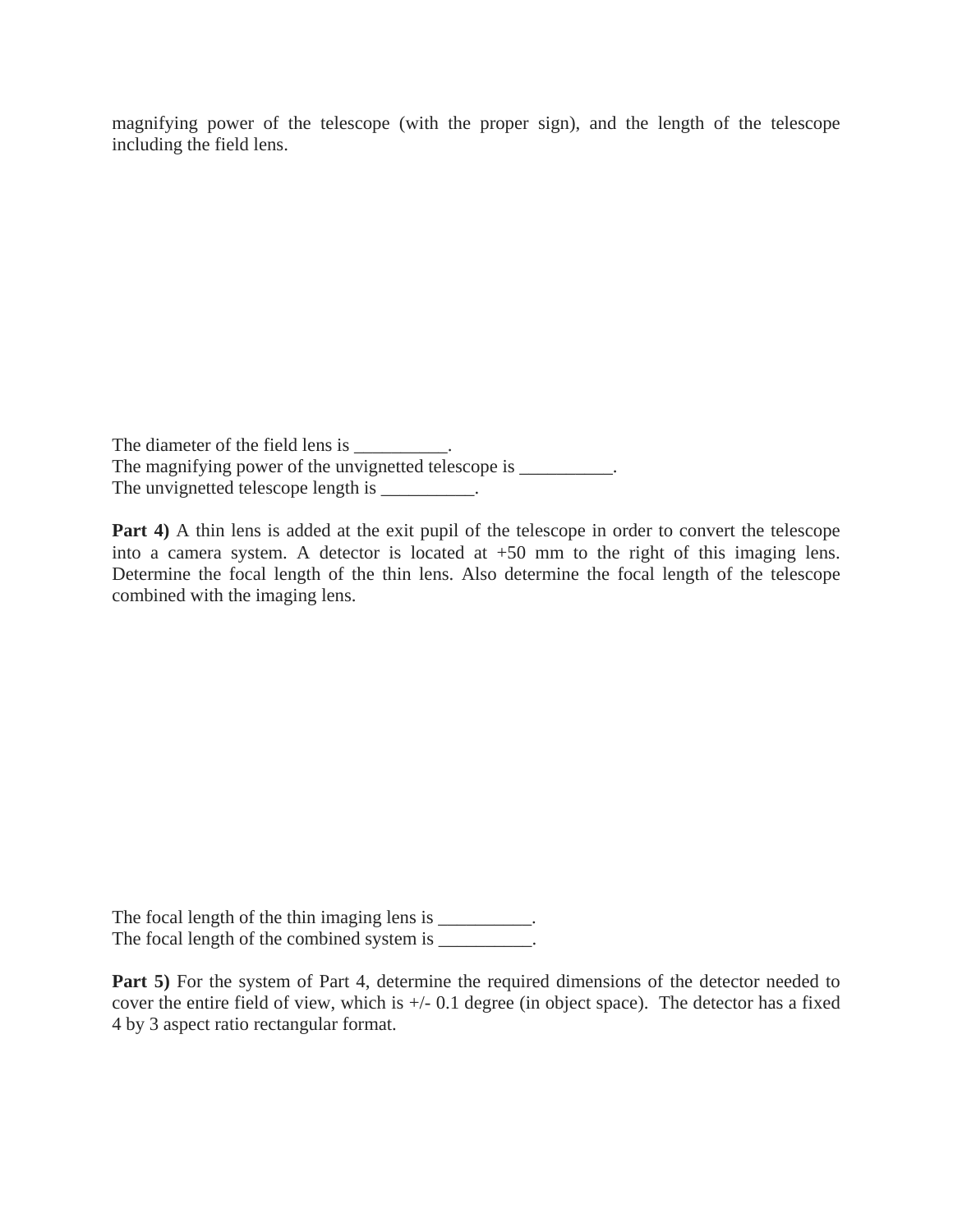The size of the detector area is \_\_\_\_\_\_\_\_\_\_\_\_\_\_\_\_\_.

Part 6) The telescope objective lens is made out of N-BK7 (glass code: 517642). What is the refractive index  $(n_d)$  of N-BK7? What is the longitudinal chromatic aberration induced by the objective lens?

The refractive index of N-BK7 is \_\_\_\_\_\_\_\_\_. Longitudinal chromatic aberration of the objective lens is \_\_\_\_\_\_\_\_\_.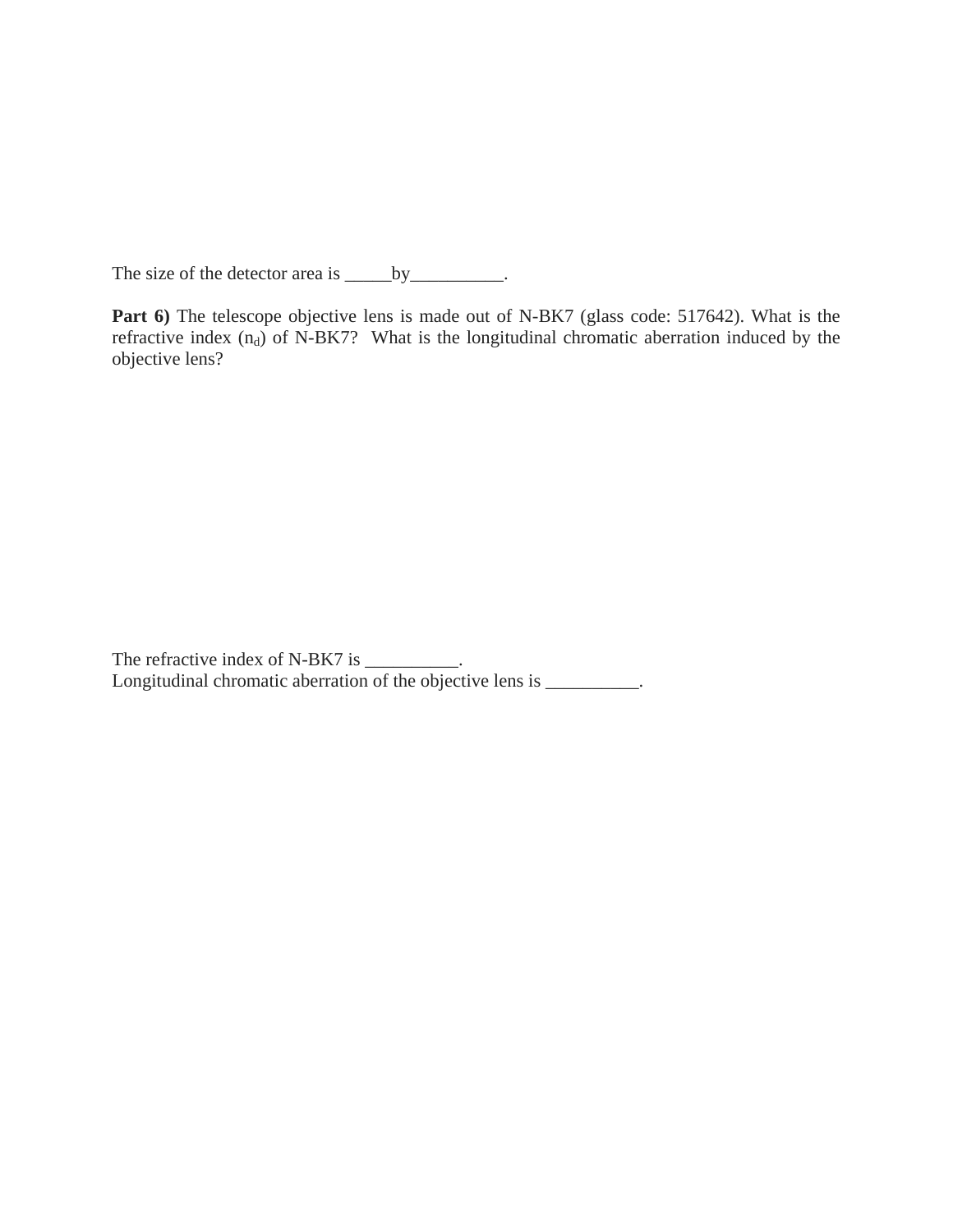# **Fall 2016 Written Comprehensive Exam and Qualify Exam OPTI 502**

A telephoto lens (shown below) consists of a positive lens with a focal length  $f_1$  followed by a negative lens with a focal length  $f_2$ . The distance between two lenses is d. The key advantage of this configuration is that the focal length *f* of the system is larger than the overall system length *L*. The reduction factor *k* of the length with respect to the focal length is



- 1. Given f, d, and k, derive  $f_1$  and  $f_2$ . (4 pts)
- 2. Derive the back focal distance *S'*. (**1 pt**)
- 3. To achieve the telecentric condition in image space, drive the location of aperture stop. (**3 pts**)
- 4. For this telecentric configuration, sketch the system showing the marginal and chief rays and identifying the principal planes, and the aperture stop. Assume an object at infinity and an image height h'. (**2 pts**)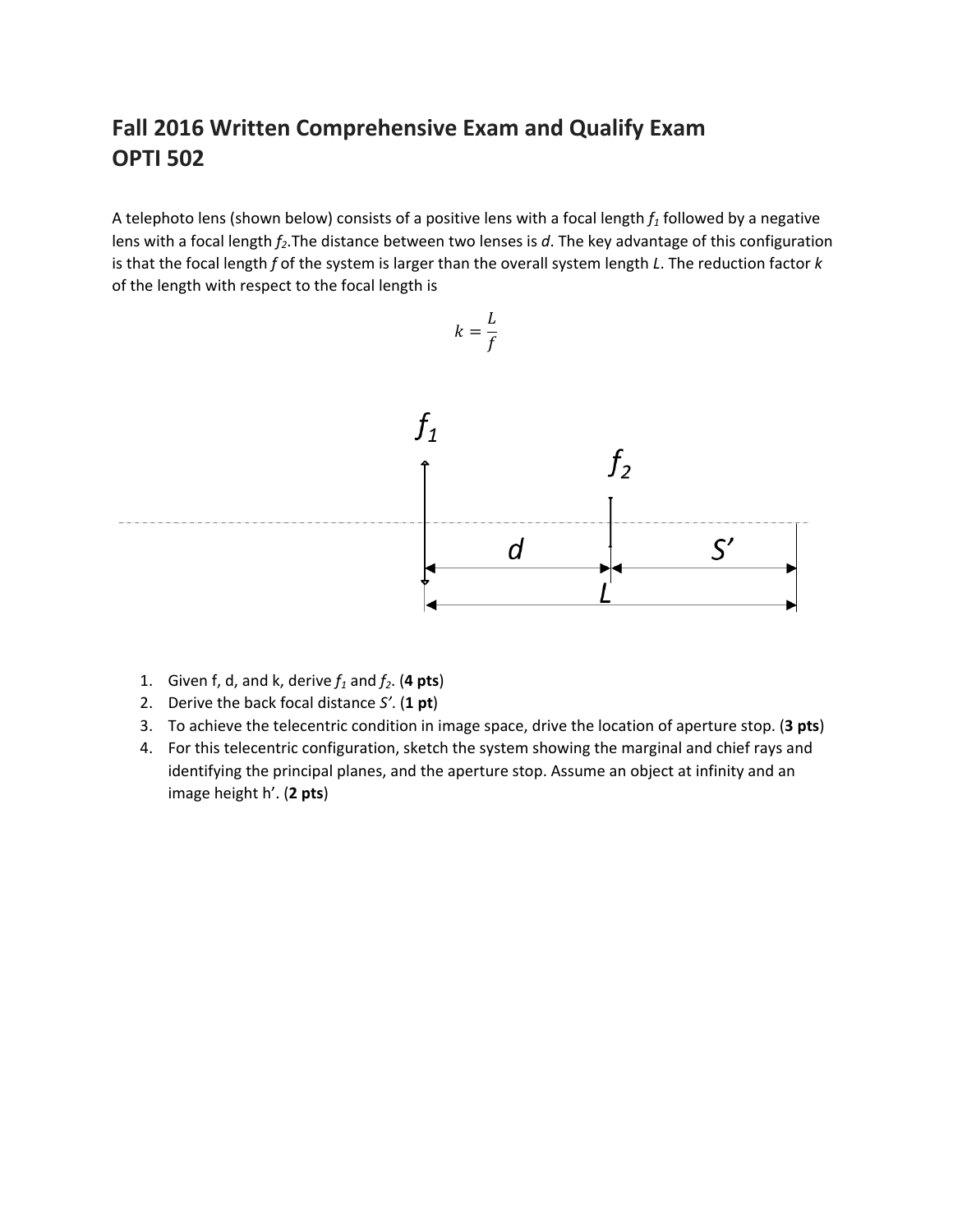## **Fall 2016 Written Comprehensive Exam and Qualify Exam OPTI 505R**

Consider a Twyman‐Green interferometer arranged to measure the power spectrum of a collimated laser beam. Both interfering beams in the observation path have the same irradiance. A small portion of a single fringe is measured as a function of OPD on a silicon detector, whose output is electrical current *i* with  $i \propto I_{tot}$ , and  $I_{tot}$  is the irradiance at the measurement point on the fringe. OPD is changed by moving one of the interferometer mirrors.

- a.) (2pt) Make a drawing of the instrument, labeling significant components.
- b.) Consider the power spectrum given by:

$$
g(v) = C \left[ \text{gaus}\left(\frac{v}{\Delta v_{\text{mode}}}\right) * \text{comb}\left(\frac{v}{c/2L}\right) \right] \text{gaus}\left(\frac{v - v_0}{\Delta v}\right),
$$

where (\*) denotes one-dimensional convolution,  $L$  = 1m,  $V_{0} = 6.147\times\!10^{14}\,\mathrm{Hz}$  (corresponds to  $\lambda_0 = 488$  nm average wavelength),  $\Delta v = 5 \text{GHz}$ ,  $\Delta v_{\text{mode}} = 3 \text{MHz}$  (individual longitudinal mode linewidth), c is speed of light in a vacuum  $(3x10^8 \text{ m/sec})$ , and *C* is a normalization constant.

i) (2pts) Draw a graph showing the current signal *i* as a function of OPD between the two arms of the interferometer with OPD between 0 and 100mm. Due to rapid oscillations, you may not be able to show all detail in your graph. In that case, the envelope would be sufficient.

ii) (1pt) What is the period of the rapid oscillations in (i), in terms of the mirror position used to change OPD?

iii) (1pt) How many individual modes oscillate within the envelope of  $\Delta v$ ? Explain your answer.

iv) (1pt) What is the coherence length of this laser?

c.) It is desired to operate the laser as a single‐frequency source, and a Fabry Perot etalon is designed for that purpose.

i) (1pt) What is the required minimum mirror reflectivity if both mirrors have the same value of reflectivity and only one individual mode is transmitted through the cavity? Explain your answer.

ii) (1pt) What is the maximum separation of the cavity mirrors, so that modes are uniquely identified?

iii) (1pt) What is the coherence length of the single-frequency laser?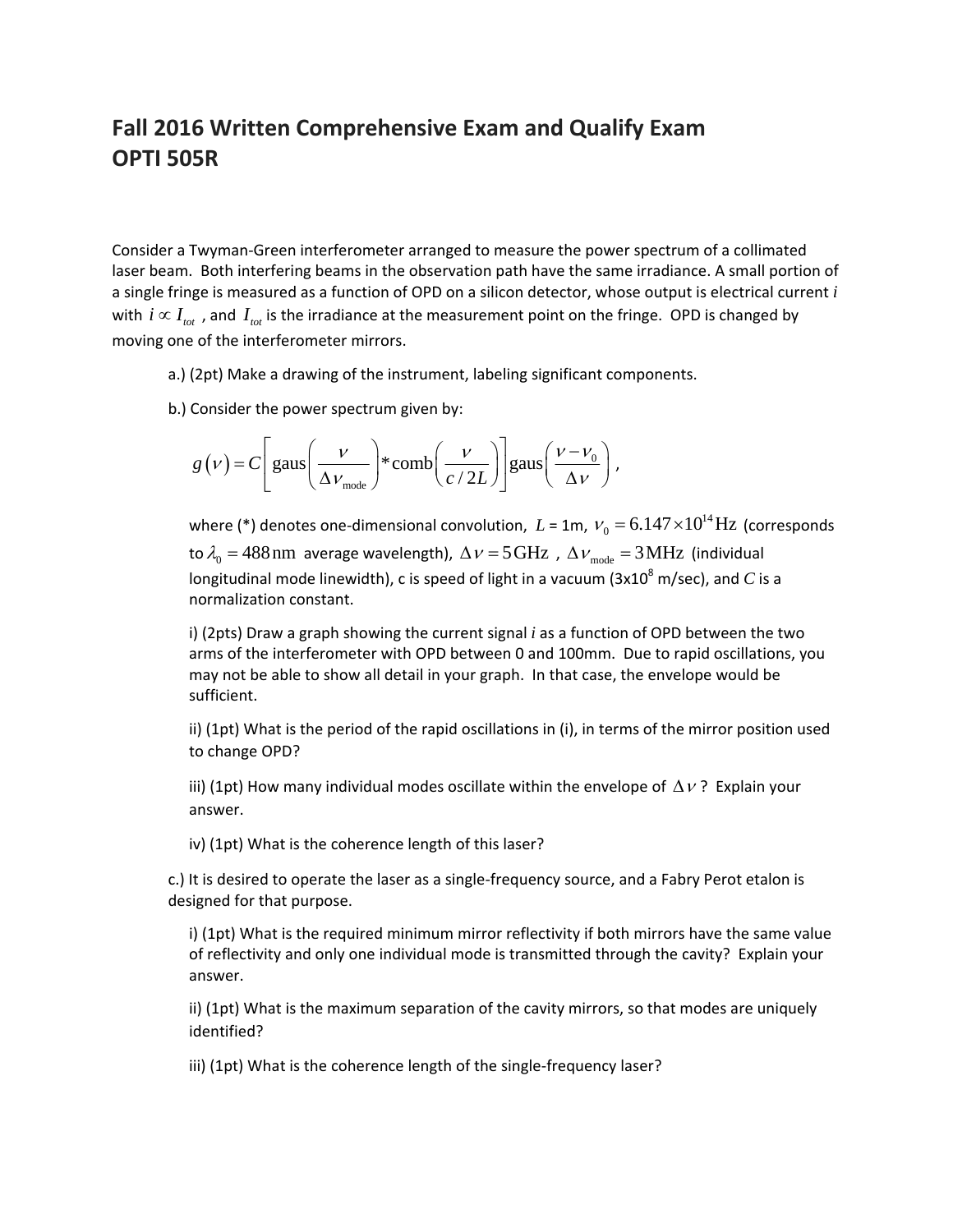You may find the following information useful:

gaus 
$$
\left(\frac{x}{b}\right) = e^{-\pi(x/b)^2}
$$
  
\n
$$
\mathbf{F}_{\xi}\left[\text{gaus}\left(x\right)\right] = \text{gaus}\left(\xi\right)
$$
\n
$$
\int_{\infty}^{\infty} \text{gaus}\left(\frac{x}{b}\right) dx = |b|
$$
\n
$$
\mathbf{F}_{\xi}\left[\text{comb}\left(x/b\right)\right] = b \text{ comb}\left(b\xi\right) = \sum_{m} \delta\left(\xi - m/b\right)
$$
\n
$$
7 = \frac{\pi\sqrt{R}}{1-R}
$$
\n
$$
\left|\frac{\lambda}{\Delta\lambda_{RES}}\right| = m \cdot 7 = \frac{m\pi\sqrt{R}}{1-R}.
$$
\n
$$
\Delta\lambda_{FSR} = \frac{\lambda_1}{m_2} \approx \frac{\overline{\lambda}^2}{2n_2d\cos\theta_2},
$$
\nFor  $ax^2 + bx_+ + c = 0$ ,  $x = \frac{-b \pm \sqrt{b^2 - 4ac}}{2a}$   
\n
$$
0.8
$$
\n
$$
\lambda_{V_{\xi}} = 0.56416
$$
\n
$$
\lambda_{V_{\xi}} = 0.56416
$$
\n
$$
\lambda_{V_{\xi}} = 0.56416
$$
\n
$$
\lambda_{V_{\xi}} = 0.56416
$$
\n
$$
\lambda_{V_{\xi}} = 0.56416
$$
\n
$$
0.2
$$
\n
$$
\lambda_{V_{\xi}} = 0.56416
$$
\n
$$
0.2
$$
\n
$$
\lambda_{V_{\xi}} = 0.56416
$$
\n
$$
0.2
$$
\n
$$
\lambda_{V_{\xi}} = 0.56416
$$
\n
$$
0.2
$$
\n
$$
\lambda_{V_{\xi}} = 0.56416
$$
\n
$$
0.2
$$
\n
$$
\lambda_{V_{\xi}} = 0.56416
$$
\n
$$
0.2
$$
\n
$$
\lambda_{V_{\xi}} = 0.56416
$$
\n
$$
0.2
$$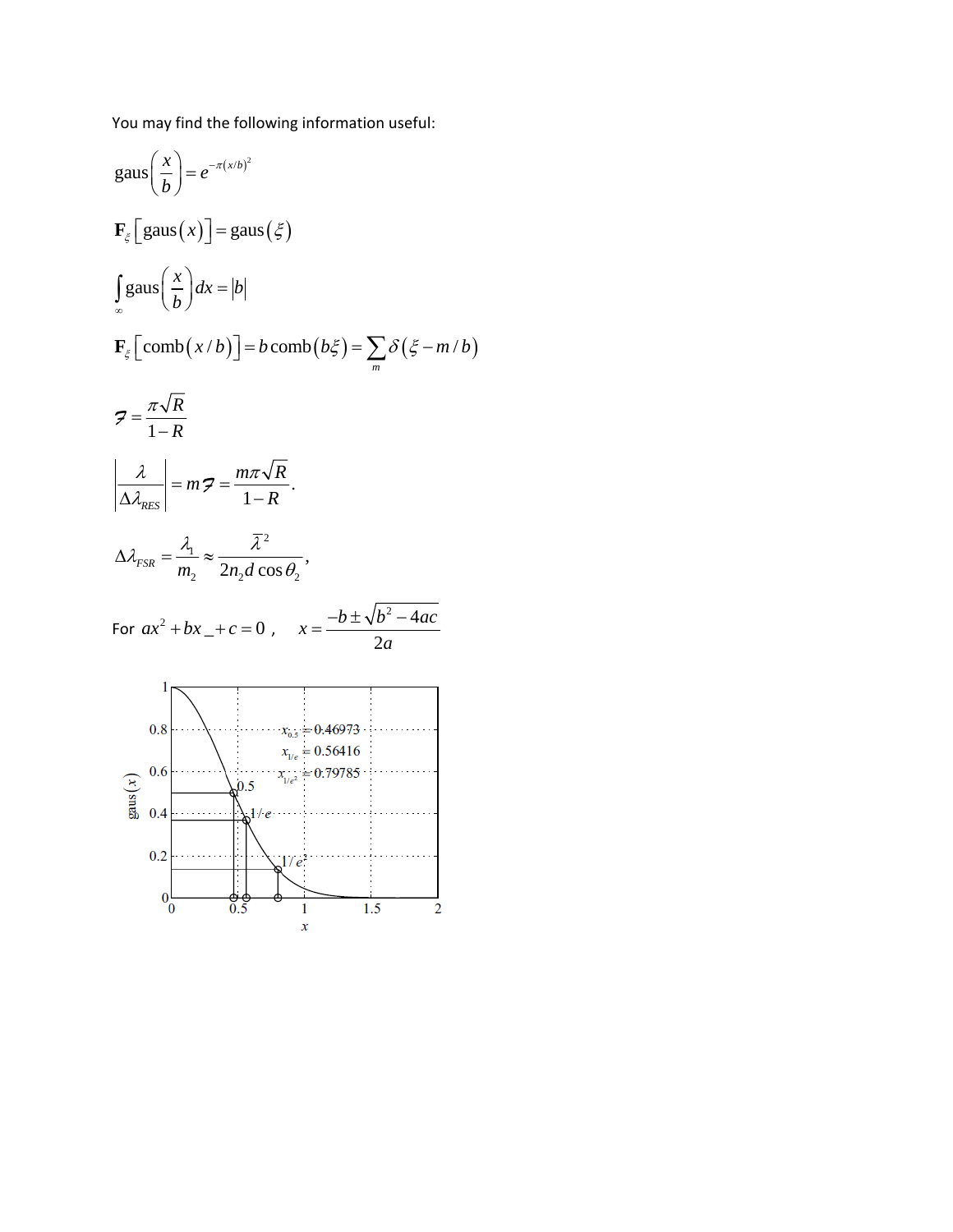# **Fall 2016 Qualifying Exam Question**

## **505R**

Consider a square wire mesh placed across a square aperture, as shown at the right. The aperture is opaque outside of the square with dimension  $D$ . A cross section of the amplitude transmittance  $t$  (same along  $x$ -axis and  $y$ -axis) is also plotted, along with the critical dimensions. Assume this aperture is illuminated in air with uniform, collimated, coherent light of wavelength  $\lambda$  and irradiance  $I_s$ . Also assume  $\lambda \ll d \ll L \ll D$ .

a) Write the mathematical expression for the irradiance of the pattern in the far‐field.



- b) Sketch the irradiance of the pattern along the  $x$ -axis in the far-field and annotate it with the approximate length scales of the various features in the pattern.
- c) Approximately, at what distance  $z_0$  from the screen will the Fraunhofer approximation be valid? Will different features of the aperture produce Fraunhofer patterns at different distances? If so, what are those distances?
- d) A thin lens of focal length  $f$  is placed against the screen. Describe in words how the irradiance pattern observed a distance  $f$  after the lens compares to the pattern in part (b), with regard to the overall shape of the pattern and length scales involved.

#### **Reference information:**

Fraunhofer integral:

$$
-j\frac{e^{jkz_0}e^{\frac{jk}{2z_0}(x_0^2+y_0^2)}}{\lambda z_0}\iint U_s^+(x_s,y_s)\, \exp\left[-j\frac{2\pi}{\lambda z_0}(x_sx_0+y_sv_0)\right]\,dx_s\,dy_s
$$

Fourier pairs:

$$
f(x)
$$
\n
$$
g(\xi) \equiv \int_{-\infty}^{\infty} f(x)e^{-j2\pi\xi x} dx
$$
\n
$$
comb_T(x) \equiv \sum_{m=-\infty}^{\infty} \delta(x - mT)
$$
\n
$$
\frac{1}{T} comb_1(\xi)
$$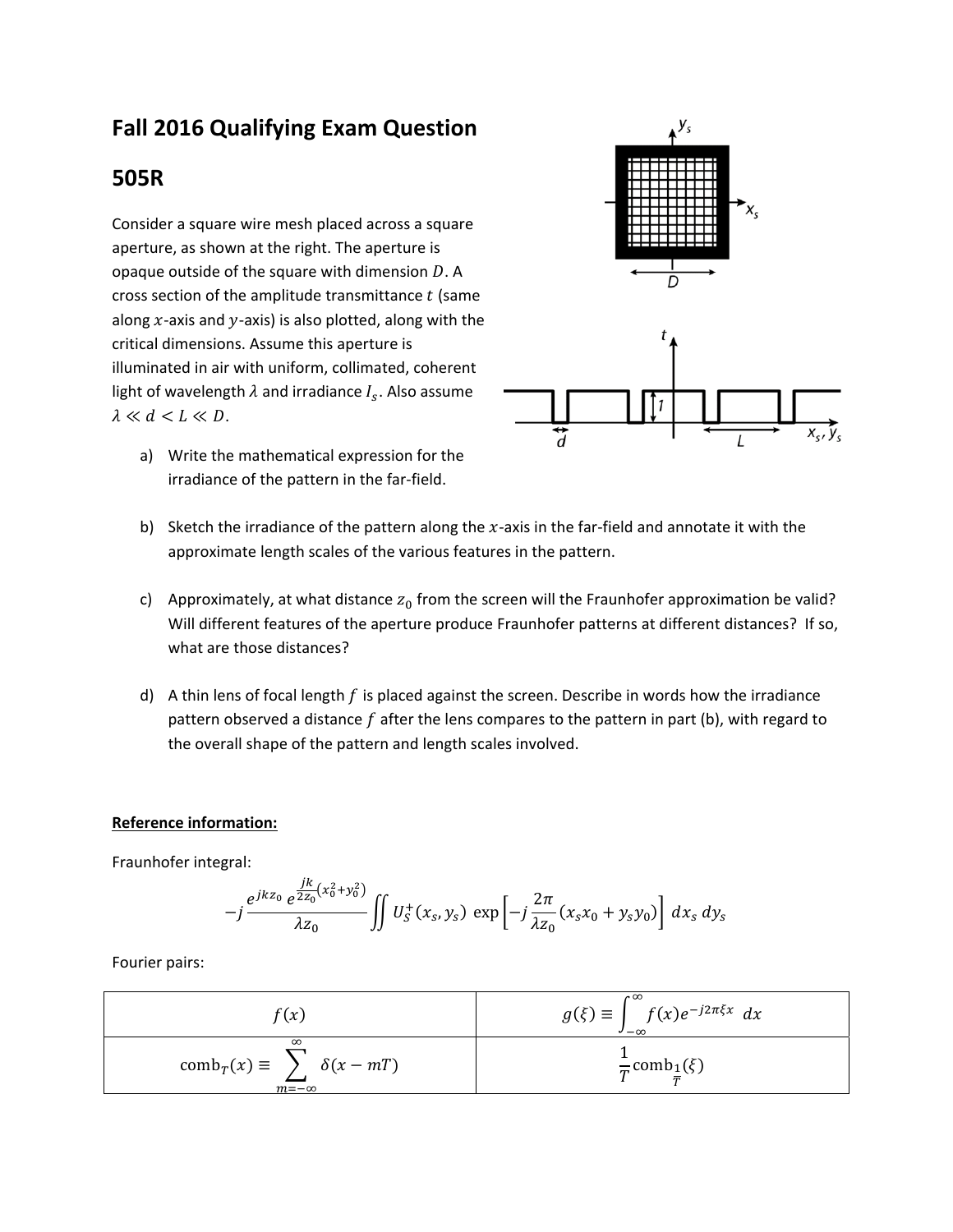| 0 for $ x  > A/2$                                                   |                                                                        |
|---------------------------------------------------------------------|------------------------------------------------------------------------|
| $rect_A(x) \equiv \frac{1}{2}$ for $ x  = A/2$<br>1 for $ x  < A/2$ | $A \operatorname{sinc}(A\xi) \equiv A \frac{\sin(\pi A\xi)}{\pi A\xi}$ |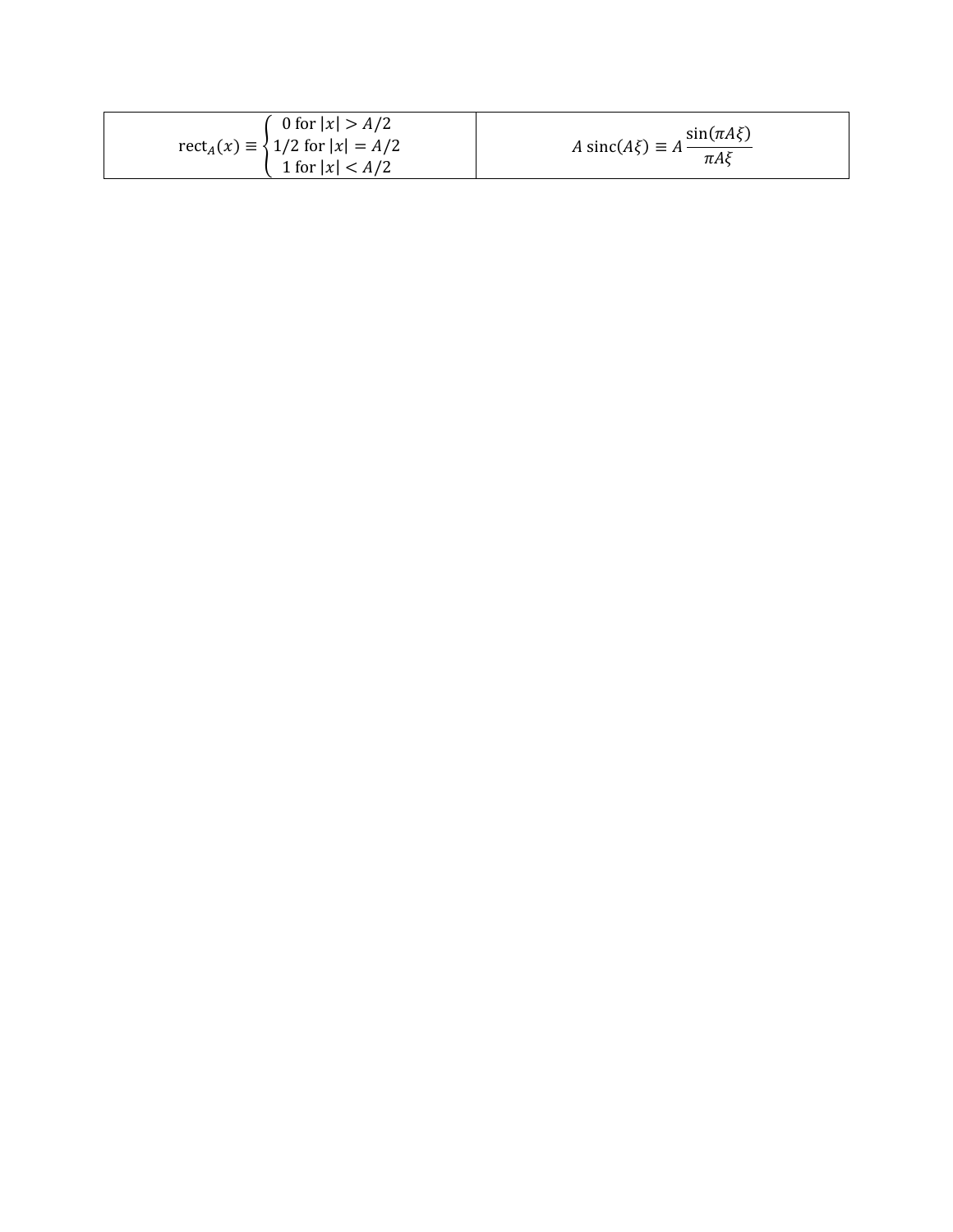Fall 2016 OPTI 511 and OPTI 544

Here you are asked to provide energy eigenfunction and/or energy eigenvalue solutions to the time-independent Schrödinger equation (TISE) for a particle of mass  $m$  subject to various potential energy functions  $V$ . For the different cases, define any parameters or quantum numbers that you use if they are not otherwise defined or used in the question, and specify their values. You may neglect normalization coefficients for all energy eigenfunctions.

(a) For a free particle in the one-dimensional coordinate x,  $V = 0$  everywhere. The TISE is

$$
-\frac{\hbar^2}{2m}\frac{d^2}{dx^2}\psi_E(x) = E\psi_E(x).
$$

Specify the values of E and the corresponding functions  $\psi_E(x)$  that solve this equation.

(b) Consider a one-dimensional TISE where the potential energy  $V(x)$  is defined by

$$
V(x) = \begin{cases} 0 & \text{for } 0 \ge x \ge L \\ \infty & \text{otherwise.} \end{cases}
$$

Specify the energy eigenvalues  $E_n$  and the energy eigenfunctions  $\psi_n(x)$  associated with this potential, for any integer  $n$  greater than or equal to 1.

(c) For a one-dimensional problem with potential energy  $V(x) = \frac{1}{2}m\omega^2 x^2$ , where  $\omega$  is an angular frequency and  $x$  is the position coordinate, the TISE is

$$
-\frac{\hbar^2}{2m}\frac{d^2}{dx^2}\psi_n(x) + \frac{1}{2}m\omega^2 x^2 \psi_n(x) = E_n \psi_n(x).
$$

Specify the energy eigenvalues  $E_n$ , giving an expression that is valid for all integers n greater than or equal to zero. You should not attempt to solve this TISE from scratch.

(d) For the case defined in (c), sketch the **probability density** distributions vs x for the ground state and first two excited states. What name is given to the full set of energy eigenfunctions?

(e) Consider an electron bound within the three-dimensional central potential  $V(r) = \frac{-e^2}{4\pi\epsilon_0}$  $\frac{-e^2}{4\pi\epsilon_0 r}$ , where  $r$  is the distance away from the origin of the coordinate system,  $e$  is the quantum of electric charge,  $\epsilon_0$  is the permittivity of free space (also called the vacuum permittivity), and m in the TISE is approximately equal to the electron's mass. Give an expression for the energy eigenvalues (and the range of quantum numbers) of the TISE. Give numerical values for any constants used in your answer.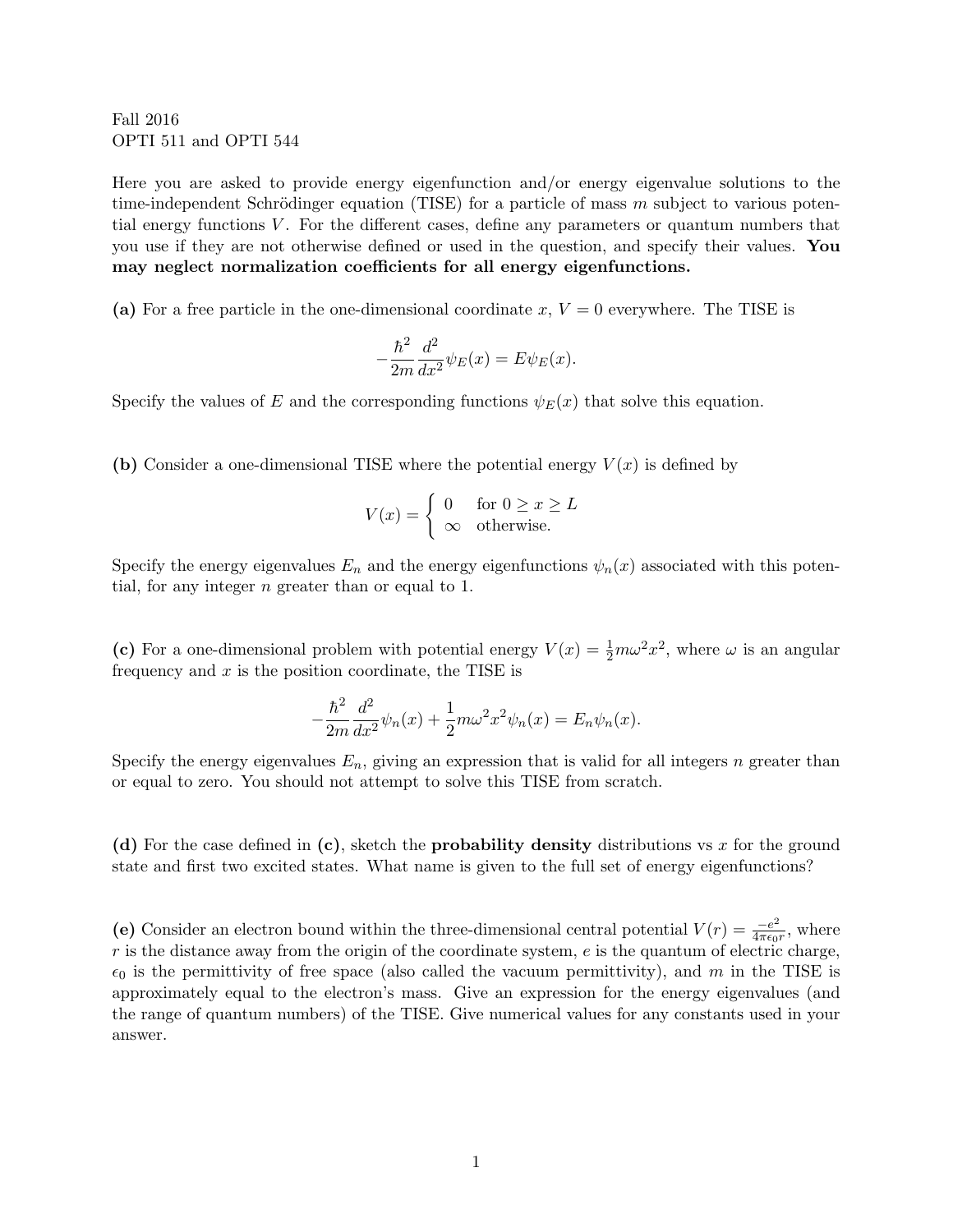#### Fall 2016 Written Comprehensive Exam and Qualify Exam OPTI 511R and OPTI 544

Consider a large ensemble of hydrogen atoms all initially in the ground state  $\psi_{100}$ . At time  $t = 0$  a monochromatic and linearly polarized laser field of magnitude  $E = \frac{1}{2}E_0e^{-i\omega t} + c.c.$  is turned on and interacts with all the atoms. The laser frequency  $\omega_o$  is slightly detuned from the  $n = 1$  to  $n = 3$ transition, with detuning  $\Delta = \omega - \omega_o$ , where  $|\Delta| \ll \omega_o$ . In this problem, assume the electric dipole and rotating wave approximations are valid, and that the atoms are motionless (ie no Doppler broadening). See the bottom of this page for information you may find useful.

(a) Write down the general expression that gives the probability for finding the atom in the excited state as a function of time (in the absence of spontaneous emission). Be sure to clearly define any symbols used in your expression.

(b) Given a laser detuning of  $\Delta = 2\pi \times 100$  MHz and an electric field strength of  $E_o = (\frac{3\pi\hbar}{ea_o}) \times 10^8 \approx$  $11.6 \times 10^3 \left[\frac{J}{C \cdot m}\right]$ , calculate the maximum possible fraction of atoms that can be excited to level  $n = 3$ (ignoring spontaneous emission). Provide a numeric answer.

(c) Now assume the entire ensemble of atoms is in the state  $\psi_{3,1,0}$ . What wavelength(s) would be observed as the atom spontaneously decays down to its lowest energy state?

(d) Using the following expression for the Einstein A coefficient and the appropriate matrix elements of hydrogen, determine the total lifetime of this state (provide a numeric answer).

 $A = \frac{\omega_0^3 |\vec{\wp}|^2}{3\pi\epsilon_0\hbar c^3} =$  $\delta E$  $E_1$   $\frac{3}{\times} \frac{|\vec{\wp}|^2}{\hat{\rho}^2}$  $\frac{|\vec{\wp}|^2}{e^2 a_0^2} \times 2.35 \times 10^9 \text{ s}^{-1}$ , where  $\delta E$  is the energy difference between 2 states.

$$
\langle l = 0, m = 0 | \hat{\mathbf{r}} | l = 1, m = 0 \rangle = (0, 0, \sqrt{\frac{1}{3}})
$$
  
\n
$$
\langle l = 0, m = 0 | \hat{\mathbf{r}} | l = 1, m = 1 \rangle = (-\sqrt{\frac{1}{6}}, -i\sqrt{\frac{1}{6}}, 0)
$$
  
\n
$$
\langle l = 0, m = 0 | \hat{\mathbf{r}} | l = 1, m = -1 \rangle = (\sqrt{\frac{1}{6}}, -i\sqrt{\frac{1}{6}}, 0)
$$
  
\n
$$
\langle n = 1, l = 0 | r | n = 2, l = 1 \rangle = 1.29a_0
$$
  
\n
$$
\langle n = 1, l = 0 | r | n = 3, l = 1 \rangle = 0.517a_0
$$
  
\n
$$
\langle n = 2, l = 0 | r | n = 3, l = 1 \rangle = 3.07a_0
$$
  
\n
$$
\langle n = 2, l = 1 | r | n = 3, l = 0 \rangle = 0.95a_0
$$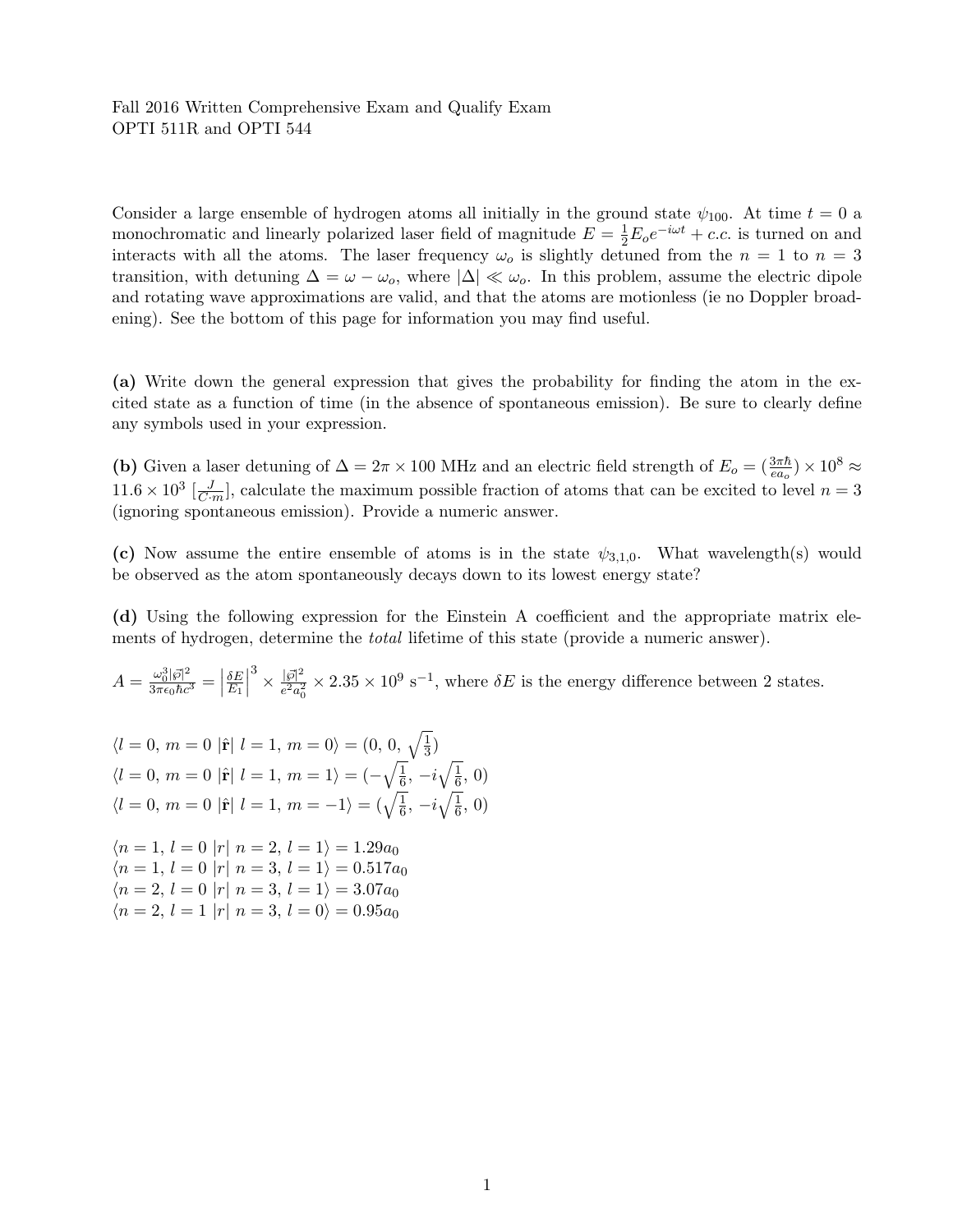## **Fall 2016 Comprehensive Exam OPTI 507**

## (a)

Consider the density of states  $g(\varepsilon)$  of the parabolic conduction band subbands in a GaAs quantum well. Without any derivation, plot  $g(\varepsilon)$  including the first three subbands. If there are any elements in the plot that have the same length, clearly indicate these elements.

(5 points)

### (b)

Consider again the conduction band density of states in a GaAs quantum well, but this time only the first subband (which is two-fold degenerate because of spin). Assume that the band energy is isotropic and, rather than parabolic, given by  $\varepsilon_c(k) = \varepsilon_0 + c k^4$ ,

where *c* is a positive constant. Using the general formula  $g(\varepsilon) = \frac{2}{4} \sum \delta(\varepsilon - \varepsilon_c(k))$  $g(\varepsilon) = \frac{2}{A} \sum_{\vec{k}} \delta(\varepsilon - \varepsilon_c(k)),$ 

obtain an analytical expression of the density of states and plot your result, properly labeling the axes and all special points.

(5 points)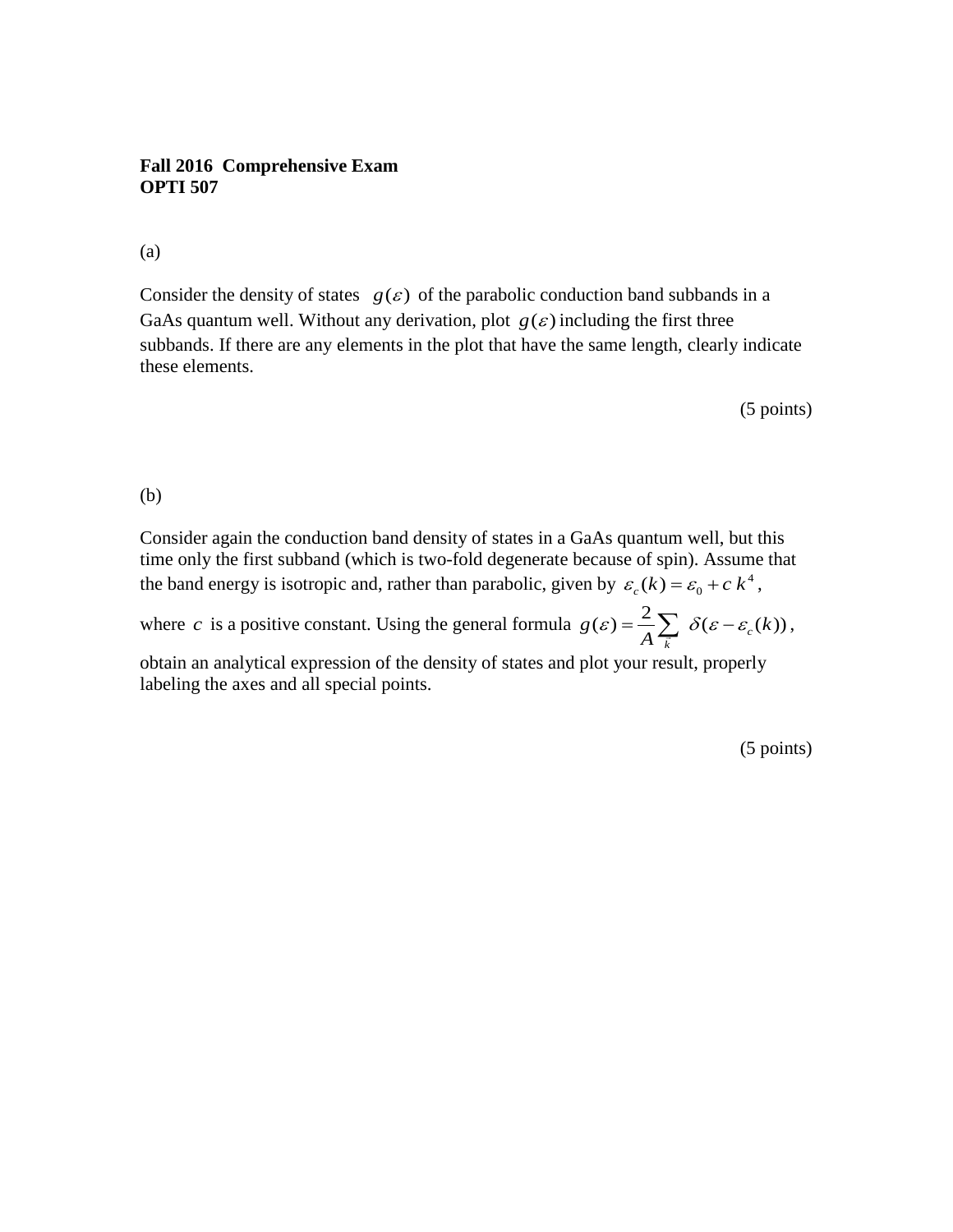## **Fall 2016 Comprehensive Exam OPTI 507**

Consider a one-dimensional crystal with conduction band energy given by  $\varepsilon_c(k) = \varepsilon_0 + 2B\cos(ka)$ , where  $B = 1.5$  eV and the lattice constant of  $a = 5 \text{ Å}$ . Determine the maximum electron speed (absolute value of velocity) and the corresponding wave vectors inside the first Brillouin zone. If you don't know the formula of the velocity, remember that it is analogous to the group velocity of light. Plot the velocity over the entire first Brillouin zone, properly labeling the axes and all special points. (You can use  $\hbar = 0.658$  meV ps.)

(10 points)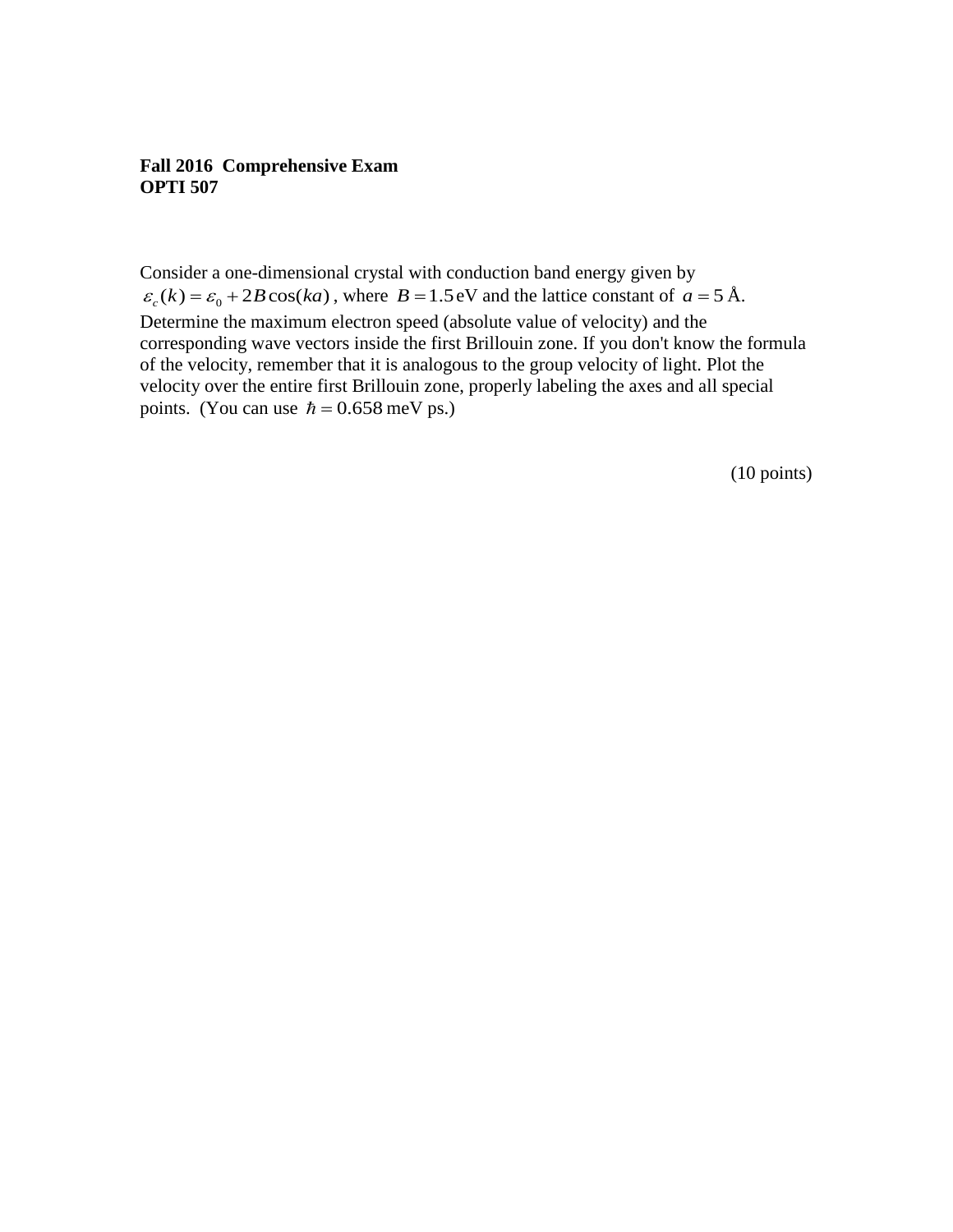#### Fall 2016 Written Comprehensive Examination OPTI 537

∞

Consider imaging systems that are imaging coherent, monochromatic objects with wavelength  $\lambda$ . Fresnel diffraction for a system described by an ABCD matrix is given by:

$$
u_{out}(\vec{r}) = \frac{-i}{B\lambda} \int_{-\infty} d^2 r_0 u_{in}(\vec{r_0}) \exp\left(\frac{i\pi}{\lambda B} \left[A|\vec{r_0}|^2 + D|\vec{r}|^2 - 2\,\vec{r}\cdot\vec{r_0}\right]\right) \qquad Eq(1)
$$

where both  $\vec{r}$  and  $\vec{r_0}$  are 2 vectors in the x-y plane. (A selection of ABCD matrices is given in the table at the bottom of the page.)

- (a) Show that Equation 1 above simplifies to standard Fresnel transform when considering free-space propagation.
- (b) Now consider the simple imaging system below,



Compute the ABCD matrix for this system and describe the difficulties of using this result with Equation 1.

- (c) Now, move the object plane to the left focal point and the image plane to the right focal point. Compute the ABCD matrix for this new system and derive an expression for the Fresnel diffraction for this imaging problem. Be sure to comment on the final form of your expression.
- (d) Use the ABCD matrices given in the table below to derive the ABCD matrix for a thick lens with radii of curvature R1 and R2, and center thickness t. Assume that the lens is in air. Describe the convention for the signs of R1 and R2.
- (e) For a convex lens, assume that  $|R1| = |R2|$ , and t=0 (to approximate a thin lens). Derive an expression for the focal length (or 1/f if you prefer) using the expression you determined above.

| <b>ABCD Matrices:</b> |
|-----------------------|
|                       |

| Propagation in a medium of<br>constant refractive index | d                            | $d = distance along optical axis$                                                             |
|---------------------------------------------------------|------------------------------|-----------------------------------------------------------------------------------------------|
| Refraction at a flat interface                          | U<br>10<br>$n_{\mathcal{D}}$ | $n1$ = initial refractive index<br>$n2$ = final refractive index                              |
| Refraction by a thin lens                               |                              | $F =$ focal length (f>0 means<br>convex lens)                                                 |
| Refraction from a curved<br>interface                   | $ (n_1-n_2)/Rn_2 n_1/n_2 $   | $R =$ radius of curvature<br>$n1$ = initial refractive index<br>$n2$ = final refractive index |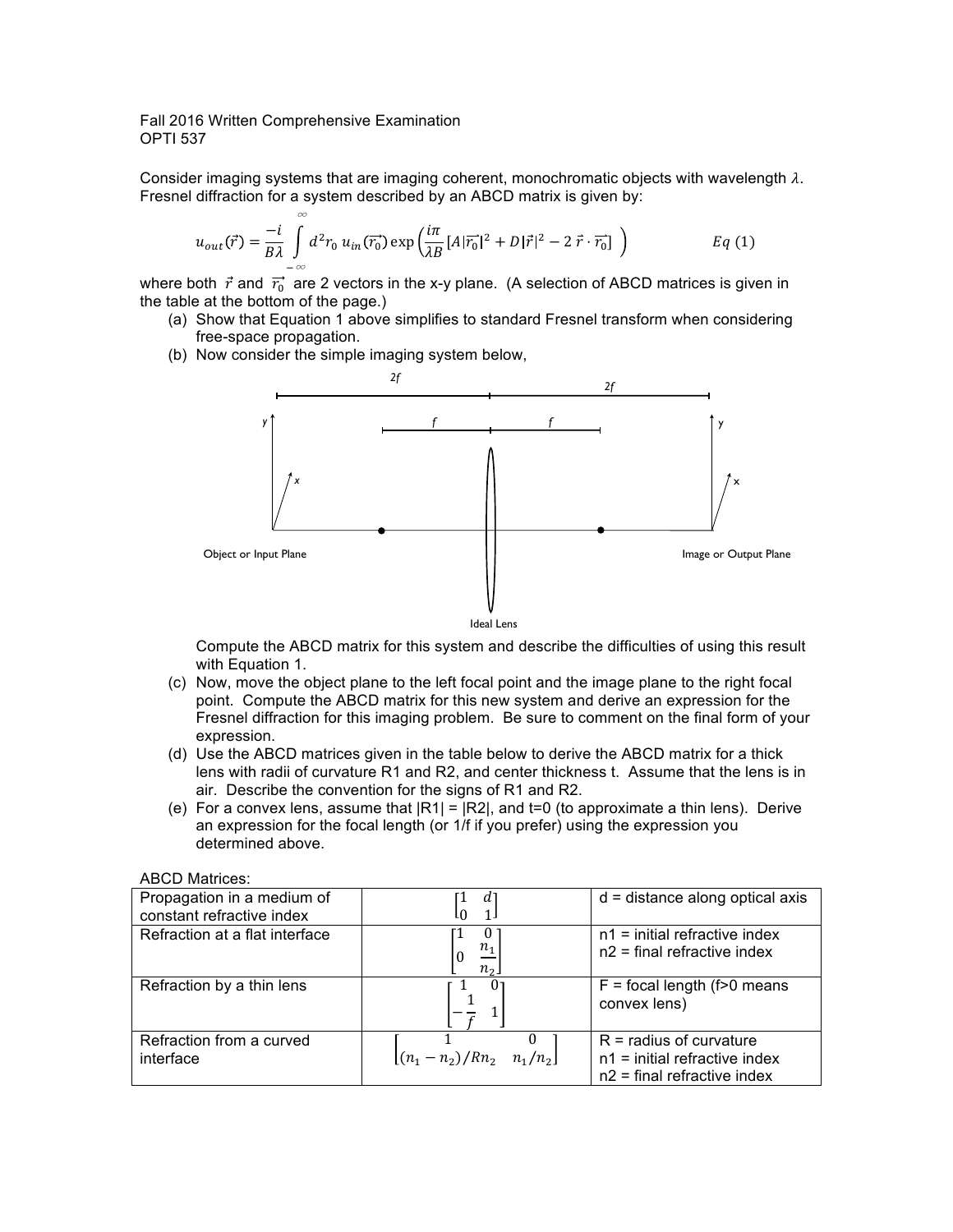Fall 2016 Written Comprehensive Examination OPTI-537

Answer the following questions related to solid-state physics and semiconductor detectors. All parts weighted as indicated.

(a) (1 Point) Write the 3D time-independent Schrödinger equation for a single electron in a potential with periodicity defined by a Bravais lattice. Explain what assumptions are necessary to invoke the time-independent form of the Schrödinger equation to describe the electronic structure and related properties of crystals. Write a Fourier representation for the potential that expresses the periodicity, and show that it does so.

(b) (2 pts) Show how invoking Bloch's theorem and the Born-Von Karman boundary condition (1D is OK) leads to quantized momentum states. What is the separation between states for a 1D crystal of dimension A if the direct lattice constant has length a? How many electrons fit inside a single band in the  $1<sup>st</sup>$  Brillouin zone of this 1D crystal?

(c) (2 pts) Then consider a 2D square lattice with primitive lattice constants  $a = b = 5 \text{ Å}$ . Use the Ewald sphere construction to work out what the allowed elastic reflections (**kout**) (expressing them

in terms of  $\hat{\mathbf{A}}$  and  $\hat{\mathbf{B}}$  ) are if light has an incident **k** vector (in units of  $\mathsf{A}^{\text{-}1}$ )

$$
\mathbf{k}_{inc} = \frac{4\pi}{5}\hat{\mathbf{A}} + \frac{\pi}{5}\hat{\mathbf{B}}
$$

where  $\vec{A}$  and  $\vec{B}$  are the unit vectors in reciprocal space corresponding to directions  $\hat{a}$  and  $\hat{b}$  in real space.

(d) (1pt) If a one-electron state of energy  $\varepsilon_1$  has a probability of occupancy of .20 at some temperature T, what is the probability of occupancy (at the same temperature) of another oneelectron state of energy  $\varepsilon_2 = 2\varepsilon_1 - \varepsilon_F$  where  $\varepsilon_F$  is the Fermi energy?

(e) (2 pts) Make a sketch that shows the concentrations of majority and minority charge carriers versus temperature ranging from 0K to 500K for typical crystals of a P-type doped semiconductor. Annotate the plot with an explanation of what physical effects are being revealed.

(f) (2 pts) Make a sketch of the basic structure (cross-section) of a CMOS pixel array detector that explains how the device functions as a photodetector, where charge is stored, and how it is read out.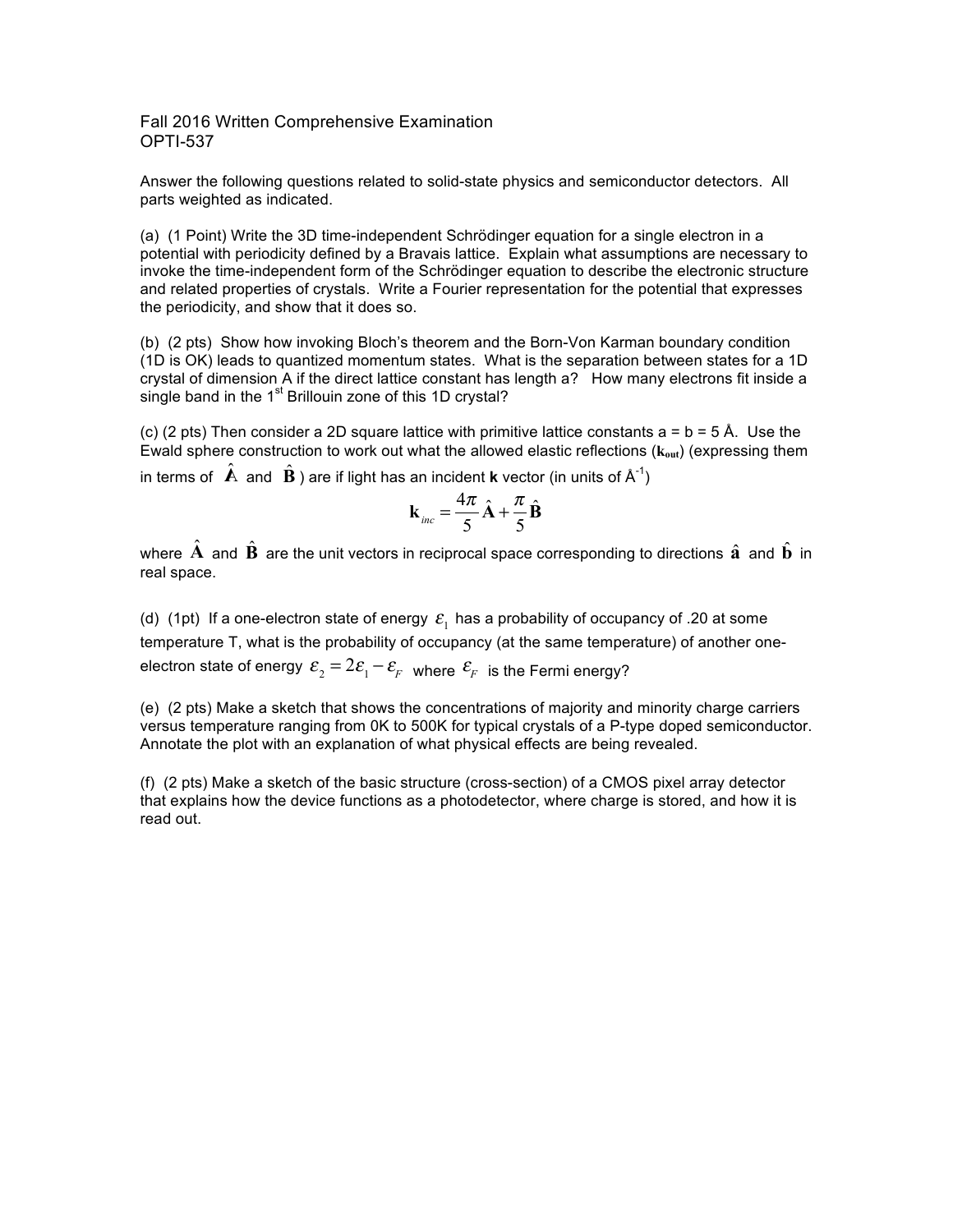## Fall 2016 Written Comprehensive Exam Opti 546

This problem involves a plane-wave  $E_0 e^{ikz}$  propagating along the z-axis that impinges upon a screen at  $z = 0$  with field transmission  $t(x')$ , resulting in a field just after the screen  $E(x', z = 0) = E_0 t(x')$ . The screen and field are assumed homogeneous along the y-axis and we restrict the analysis to one transverse dimension. Then the field in the Fraunhofer region a distance L beyond the screen is given by

$$
E(x,L) = \int_{-\infty}^{\infty} dx' E(x',0) e^{-\frac{ikxx'}{L}},
$$

where for simplicity a prefactor multiplying the integral has been omitted. The following tabulated integral may be of use

$$
\int_{-\infty}^{\infty} ds \ e^{-isq - bs^2} = \sqrt{\frac{\pi}{b}} e^{-q^2/4b}.
$$

(a - 2pts) First consider the case of a single Gaussian aperture with transmission  $t(x') = e^{-(x'-x_0)^2/\sigma^2}$ ,  $x_0$  being the position of the aperture center and  $\sigma$  is a measure of the aperture width. Using the information above derive an expression for the diffracted field  $E(x, L)$  in the Fraunhofer region. As a check you should find that the diffracted field includes a Gaussian envelope factor  $e^{-x^2/w^2}$ , where  $w = 2L/k\sigma$ .

(b - 2pts) Next consider the case with two Gaussian apertures separated by a distance d with transmission  $t(x') = [e^{-(x'-d/2)^2/\sigma^2} - e^{-(x'+d/2)^2/\sigma^2}]$ . Use your result from part (a) to obtain an expression for the resulting transverse intensity profile  $|E(x,L)|^2$ .

(c - 1pt) Using your result from part (b) obtain an expression for the spacing  $\Delta$  between adjacent zeros in the transverse intensity profile.

(d - 3pts) Assuming  $d \gg \sigma$  provide a sketch of  $|E(x,L)|^2$  versus x indicating key features including the width of the transverse intensity profile and the positions of zeros in the intensity profile.

(e - 2pts) If the Gaussian apertures are replaced by narrow slits explain how the overall shape and structure of your plot from part (d) would change.